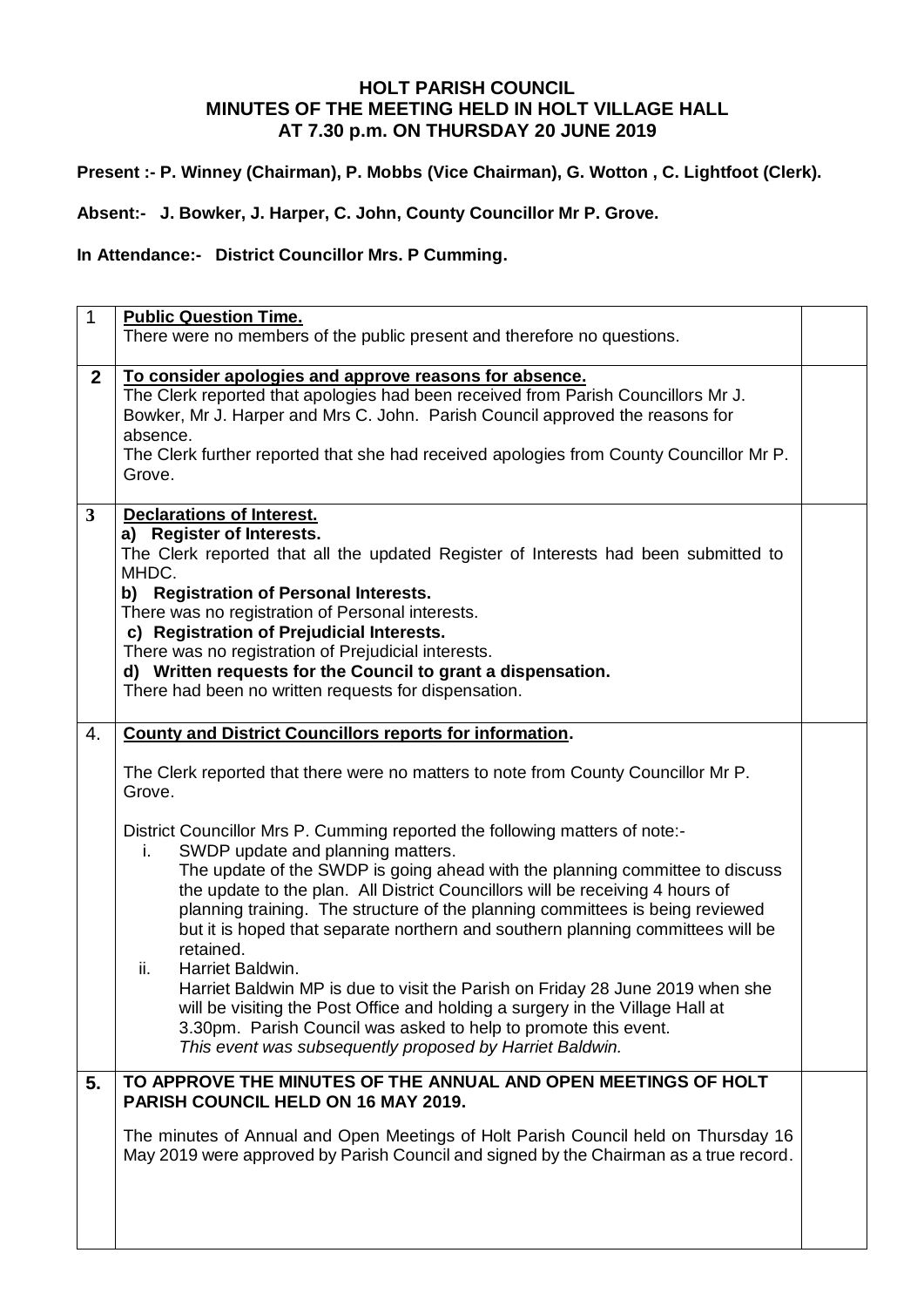| 6. | <b>PROGRESS REPORTS</b>                                                                                                                                                                                                                                                                                                                                                                                                                                                                                                                                                                                                                                                                                                                                                                            |                 |
|----|----------------------------------------------------------------------------------------------------------------------------------------------------------------------------------------------------------------------------------------------------------------------------------------------------------------------------------------------------------------------------------------------------------------------------------------------------------------------------------------------------------------------------------------------------------------------------------------------------------------------------------------------------------------------------------------------------------------------------------------------------------------------------------------------------|-----------------|
|    | a) Village Hall Refurbishment - progress report.<br>The Chairman reported that a meeting has been set for 1 July 2019 to discuss potential<br>grants that we may be able to apply for to cover some of the costs of refurbishment.                                                                                                                                                                                                                                                                                                                                                                                                                                                                                                                                                                 | <b>PW</b>       |
|    | <b>b)</b> $VAS$ – progress report.<br>Parish Councillor Mr P. Mobbs confirmed the price of the project as £2,800 for the<br>purchase of the VAS with an additional £250 for the data collection box and ancillary costs.<br>Parish Council agreed they would like to go ahead with the project.<br>It was felt that the camera would be most effective it was moved regularly around the<br>village by the Lengthsman. Parish Council also commented that landowners would need<br>to ensure hedging was cut back to ensure visibility of the sign. The Clerk and Parish<br>Councillor Mr P. Mobbs agreed to contact Hannah Davies of County Highways to arrange<br>a site visit to discuss potential locations.<br>Parish Councillor Mr P. Mobbs agreed to investigate replacement battery costs. | <b>PM</b><br>CL |
|    | c) Co-option of new Councillor – progress report.<br>The Clerk reported that the outstanding vacancy for a Councillor had been advertised with<br>a view to the co-option taking place at the September meeting of the Parish Council.                                                                                                                                                                                                                                                                                                                                                                                                                                                                                                                                                             |                 |
|    | $d)$ Smart water $-$ details of the scheme for consideration.<br>The Clerk had circulated details of the scheme to Parish Council. Parish Council<br>discussed the scheme and it was agreed that The Chairman should speak to Dave<br>Stanley about the success and feasibility of the scheme in Grimley parish.                                                                                                                                                                                                                                                                                                                                                                                                                                                                                   | <b>PW</b>       |
|    | e) Highways issues – signage for Holt Castle lane turning – progress report.<br>The Clerk read out an email she had received from County Highways confirming they<br>would place new warning signs for the turning to Holt Castle on the A443 so that motorists<br>had more notice. The Clerk was asked to forward the email to the parishioners who had<br>made the initial enquiry in regard to this issue.                                                                                                                                                                                                                                                                                                                                                                                      | <b>CL</b>       |
|    | f) Superfast Broadband - progress report.<br>In the absence of County Councillor Mr P. Grove and Parish Councillor Mrs C. John<br>the Clerk was asked to schedule this item on the agenda of the next meeting.                                                                                                                                                                                                                                                                                                                                                                                                                                                                                                                                                                                     | <b>CL</b>       |
|    | g) Millennium Green electricity supply - progress report.<br>The Chairman reported that the electricity supply direct debit had now been passed<br>over to the Millennium Green Trust. The Clerk was handed the paperwork to confirm<br>this.                                                                                                                                                                                                                                                                                                                                                                                                                                                                                                                                                      |                 |
|    | h) Wildflower meadow - update.<br>The Chairman suggested that Parish Council purchased signs for the Wildflower<br>meadow to make people aware of the project and ensure the verge did not get<br>mowed. Parish Council were in agreement of this proposal. The Chairman agreed to<br>look into the purchase of signs.                                                                                                                                                                                                                                                                                                                                                                                                                                                                             | <b>PW</b>       |
|    | i) Commemoration plaque Millennium Green - update.<br>The Chairman informed Parish Council there had been an issue with the wording on<br>the commemoration plaque for the Millennium Green and it had had to be returned to<br>the stonemasons. It had been agreed that the cost of the renovations would be split<br>between Parish Council and the stonemasons. Parish Council agreed with this course<br>of action.                                                                                                                                                                                                                                                                                                                                                                            | <b>PW</b>       |
| 8  | <b>Planning</b><br>a) Applications Pending.<br>19/00492/FUL Ball Mill Bungalow, Main Road, Hallow, WR2 6LS. Construction of new<br>storage shed on existing brownfield land. (Recommend Refusal)<br>This application was discussed at length between Parish Council and District Councillor<br>Mrs P. Cumming. District Councillor Mrs P. Cumming reported that the application would<br>go to Committee. MHDC planning do not consider the site was a brownfield site as                                                                                                                                                                                                                                                                                                                          |                 |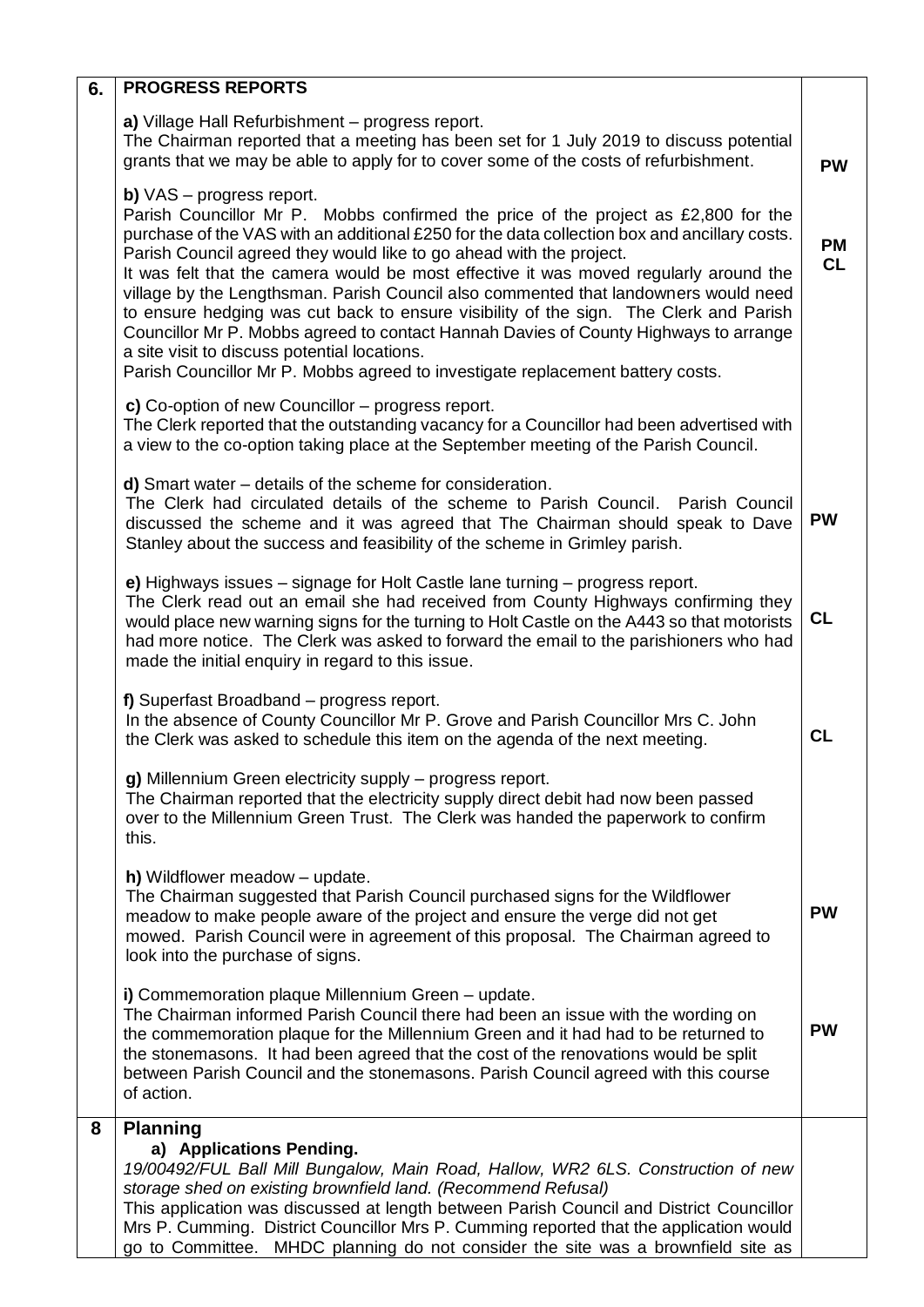|                                                                                                                                                                                                                                                                                                                                                                                                                   |                               | the fact no planning permission has been received.                                                                                                                   |                 |                   | reclaimed quarry land is excluded from being a brownfield site. District Councillor Mrs P.<br>Cumming further reported that MHDC planning are in contact with County Highways as<br>they are not satisfied with the report produced by Highways on the application. Parish<br>Council expressed their frustration that work appears to be continuing on the site despite<br>19/00812/HP Irena, Ockeridge Lane, Holt Heath, WR6 6LY. Single storey rear extension,<br>extension to the side and conversion of roofspace to form first floor living space (Being | <b>CL</b> |  |
|-------------------------------------------------------------------------------------------------------------------------------------------------------------------------------------------------------------------------------------------------------------------------------------------------------------------------------------------------------------------------------------------------------------------|-------------------------------|----------------------------------------------------------------------------------------------------------------------------------------------------------------------|-----------------|-------------------|----------------------------------------------------------------------------------------------------------------------------------------------------------------------------------------------------------------------------------------------------------------------------------------------------------------------------------------------------------------------------------------------------------------------------------------------------------------------------------------------------------------------------------------------------------------|-----------|--|
| considered)                                                                                                                                                                                                                                                                                                                                                                                                       | buildings (Being considered). | to respond recommending approval of the application.                                                                                                                 |                 |                   | This application was discussed by Parish Council. Parish Council felt there were no<br>grounds for refusal now the 2 storey garage has been removed and the Clerk was asked<br>19/00445/FUL Rowley Farm, Ockeridge Lane, WR6 6LY. 2 general purpose agricultural                                                                                                                                                                                                                                                                                               |           |  |
|                                                                                                                                                                                                                                                                                                                                                                                                                   |                               | to contact Parish Councillor Mrs C. John to arrange this visit.<br>19/00575/FUL Mill Pool Farm Industrial Estate, Main Road, Hallow.                                 |                 |                   | Parish Council discussed this application and reviewed the site plans. It was agreed that<br>Parish Council would like to make a site visit prior to making a decision to ascertain what<br>the sheds would be used for and clarify the access arrangements. The Clerk was asked<br>Proposed                                                                                                                                                                                                                                                                   | <b>CL</b> |  |
|                                                                                                                                                                                                                                                                                                                                                                                                                   | b) Approvals/Refusals.        | construction of six light industrial units (Being considered).                                                                                                       |                 |                   | Parish Council were concerned in relation to the scale of the application and the proposed<br>access. The Clerk was asked to recommend refusal of the application on these grounds.                                                                                                                                                                                                                                                                                                                                                                            | CL        |  |
| c) Other Planning issues.<br>Parish Council noted the following appeals were still awaiting a decision.<br>Planning Appeal APP/J1860/W/19/3225832 Rowley Farm, Ockeridge Lane, WR6 6LY.<br>Mr and Mrs H. John. Change of use of land for siting of one holiday log cabin.<br>Planning Appeal APP/J1860/W/19/3229510 Thatched Lodge, Holt Heath, WR6 6NL. Mr<br>E. Hunt. Conversion of stable block into dwelling. |                               |                                                                                                                                                                      |                 |                   |                                                                                                                                                                                                                                                                                                                                                                                                                                                                                                                                                                |           |  |
|                                                                                                                                                                                                                                                                                                                                                                                                                   |                               |                                                                                                                                                                      |                 |                   |                                                                                                                                                                                                                                                                                                                                                                                                                                                                                                                                                                |           |  |
|                                                                                                                                                                                                                                                                                                                                                                                                                   |                               | a. To note the current bank balances.<br>account balance was £7,235.94.<br>b. with the attached schedule.<br>The following payments were approved by Parish Council. |                 |                   | The Clerk reported that the current account balance was £3,803.50 and the deposit                                                                                                                                                                                                                                                                                                                                                                                                                                                                              |           |  |
| <b>Finance</b>                                                                                                                                                                                                                                                                                                                                                                                                    | Date<br>20/6/2019             | Payee<br><b>Upper Bridge</b>                                                                                                                                         | Chq No.<br>1244 | Amount<br>£186.17 | Details<br>Website annual<br>fee and domain<br>name renewal                                                                                                                                                                                                                                                                                                                                                                                                                                                                                                    |           |  |
|                                                                                                                                                                                                                                                                                                                                                                                                                   | 20/6/2019                     | Mrs C<br>Lightfoot                                                                                                                                                   | 1245            | £327.50           | Clerks salary<br>June 2019                                                                                                                                                                                                                                                                                                                                                                                                                                                                                                                                     |           |  |
|                                                                                                                                                                                                                                                                                                                                                                                                                   | 20/6/2019                     | Mrs C<br>Lightfoot                                                                                                                                                   | 1246            | £8.96             | Clerks expenses<br>June 2019                                                                                                                                                                                                                                                                                                                                                                                                                                                                                                                                   |           |  |
|                                                                                                                                                                                                                                                                                                                                                                                                                   | 20/6/2019                     | Mr RT<br>Harrison                                                                                                                                                    | 1247            | £246.60           | Lengthsman<br>May 2019                                                                                                                                                                                                                                                                                                                                                                                                                                                                                                                                         |           |  |

The Council noted the information.

d. **To note the current status of the audit.**